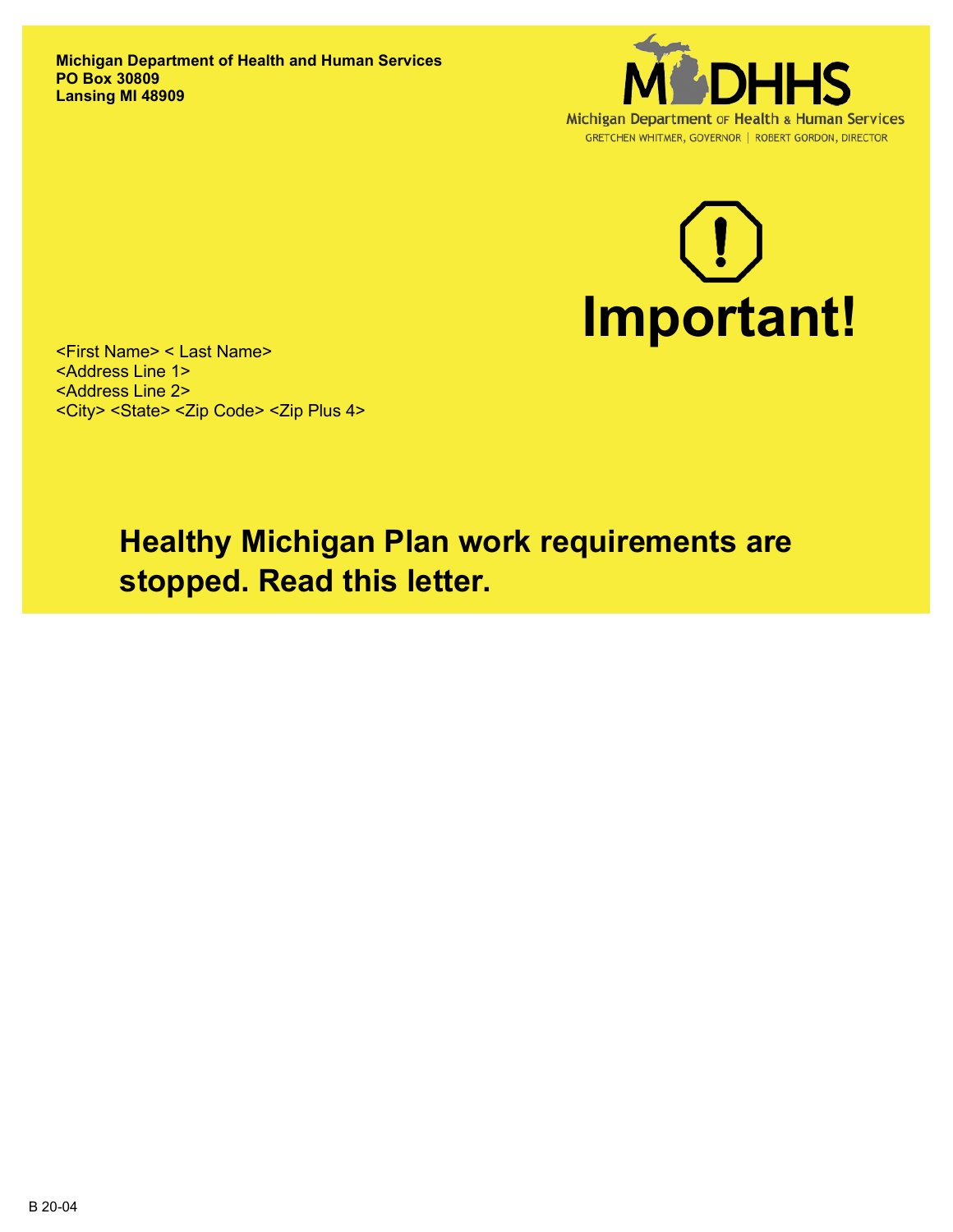

Date: <Month><Day>, <Year>

Name: <First name> <Last name>

Beneficiary ID: <Beneficiary ID>



Dear <First name> <Last name>,

You have health care coverage through the Healthy Michigan Plan (HMP), a Michigan Medicaid program through the Michigan Department of Health and Human Services (MDHHS).

## **A recent court decision means that HMP work requirements are stopped.**

You do not have to tell us about 80 hours of work or other activities anymore. You will **not** lose your HMP health care coverage if you don't tell us about work or other activities.

### **What happens next?**

- Be sure to read all letters from MDHHS.
- It is possible work requirements could be restarted because of a future court decision. We will tell you if this happens.
- If you are required to report work activities for other MDHHS programs, such as food or cash assistance, keep following those program reporting requirements. If you have questions on your reporting requirements for other programs, contact your local MDHHS office.
- For all programs, you must continue to report changes to your local MDHHS office. These changes could include an address change, birth of a child, death, marriage or divorce, or change in income.

# *Continued on the back*

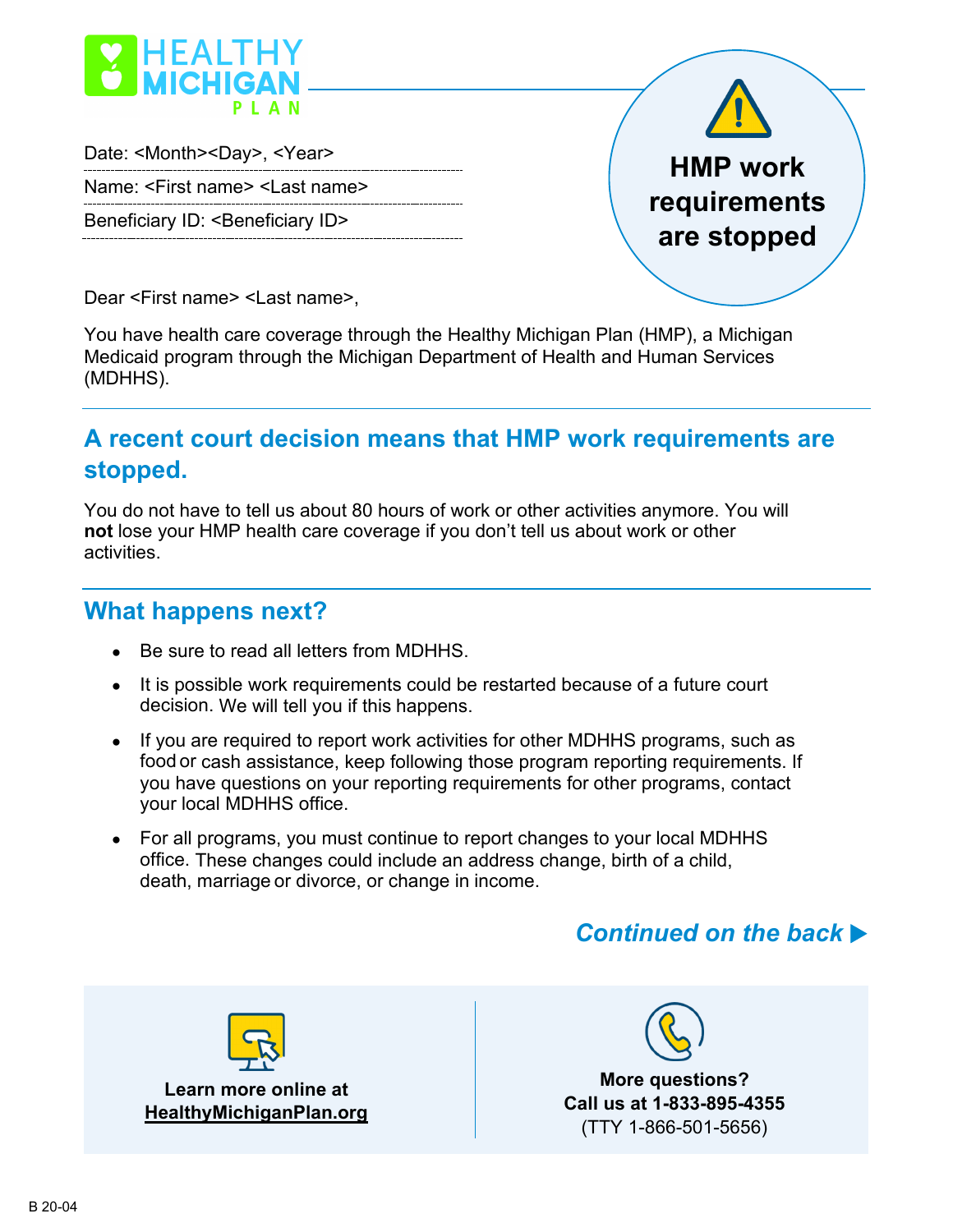# **What if I still have questions?**

To learn more, go to HealthyMichiganPlan.org. If you still have questions, call the HMP Work Requirements and Exemption Reporting Line at **1-833-895-4355** (TTY: 1-866-501- 5656). You can call Monday through Friday, 8 a.m. to 7 p.m.

Thank you,

Medical Services Administration

Michigan Department of Health and Human Services



**Learn more online at HealthyMichiganPlan.org**



**More questions? Call us at 1-833-895-4355** (TTY 1-866-501-5656)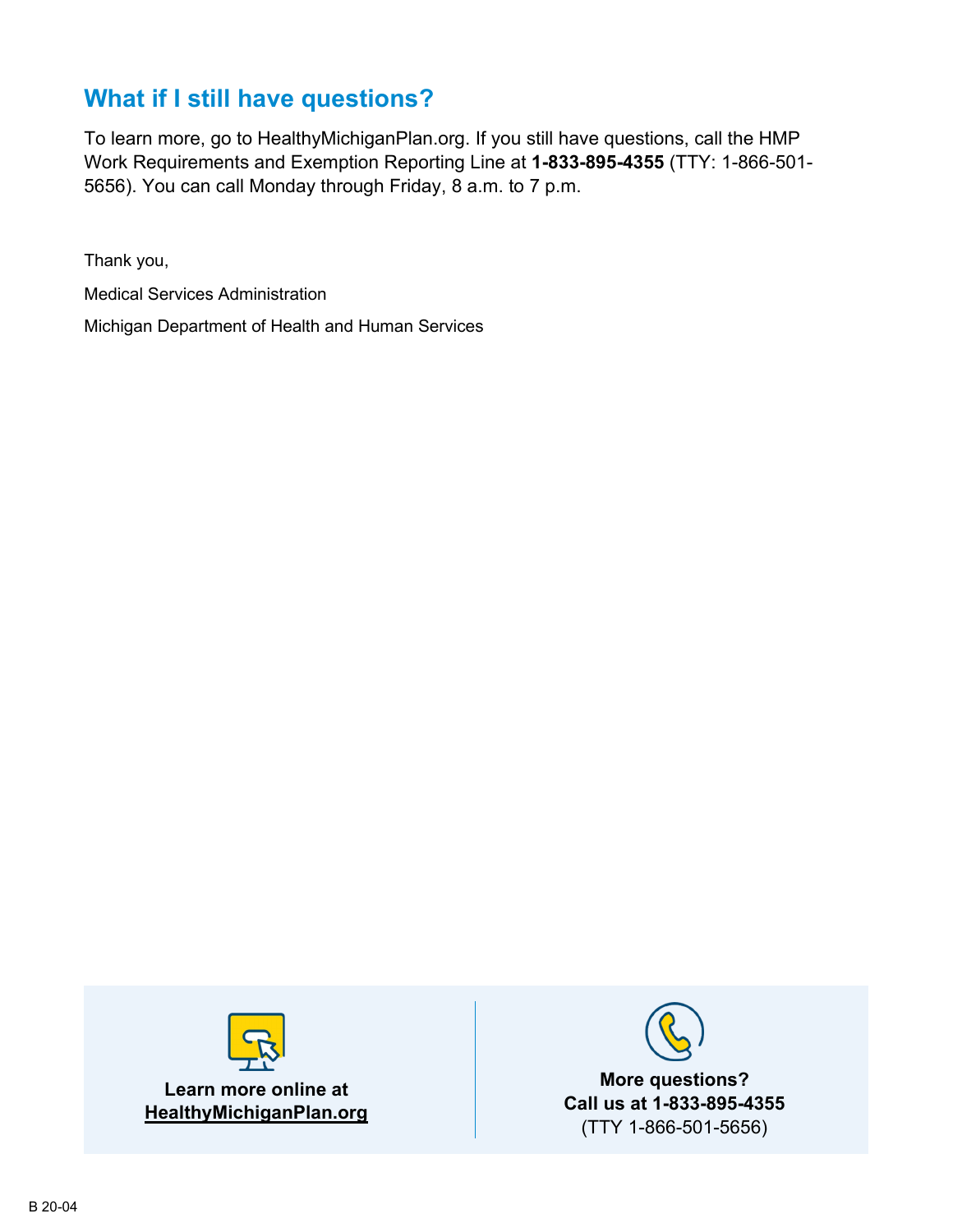### **Michigan Department of Health and Human Services (MDHHS)**

Please note if needed, free language assistance services are available. Call **833-895-4355** (TTY users call TTY: 866-501-5656).

| Spanish              | ATENCIÓN: si habla español, tiene a su disposición servicios gratuitos de<br>asistencia lingüística. Llame al 833-895-4355 (TTY: 866-501-5656).                                               |
|----------------------|-----------------------------------------------------------------------------------------------------------------------------------------------------------------------------------------------|
| Arabic               | ملحوظة· إذا كنت تتحدث اذكر اللغة، فإن خدمات المساعدة اللغوية تتوافر لك بالمجان. اتصل برقم<br>833-895-4355 (رقم هاتف الصم واللكم:-8656:TTY) 866-501-686)                                       |
| Chinese              | 注意:如果您使用繁體中文,您可以免費獲得語言援助服務。請致電<br>833-895-4355 (TTY: 866-501-5656)                                                                                                                            |
| Syriac<br>(Assyrian) | المخترجة المستحملية للمستحق المحامل وتتناء والمتحار المستحدث والمستحر المستحر المحتمد والمستحقق والمستحق والمستحق<br>حلقته جحته باه. عنه حد حتته (TTY:866-501-5656) 833-895-4355              |
| Vietnamese           | CHÚ Ý: Nếu bạn nói Tiếng Việt, có các dịch vụ hỗ trợ ngôn ngữ miễn phí dành<br>cho bạn. Gọi số 833-895-4355 (TTY: 866-501-5656).                                                              |
| Albanian             | KUJDES: Nëse flitni shqip, për ju ka në dispozicion shërbime të asistencës<br>gjuhësore, pa pagesë. Telefononi në 833-895-4355 (TTY: 866-501-5656).                                           |
| Korean               | 주의: 한국어를 사용하시는 경우, 언어 지원 서비스를 무료로 이용하실 수                                                                                                                                                      |
|                      | 있습니다. 833-895-4355 (TTY: 866-501-5656) 번으로 전화해 주십시오.                                                                                                                                          |
| Bengali              | লক্ষ্য করুনঃ যদি আপনি বাংলা, কথা বলতে পারেন, তাহলে নিঃখরচায় ভাষা সহায়তা<br>পরিষেবা উপলব্ধ আছে। ফোন করুন ১-833-895-4355 (TTY ১-866-501-5656)                                                 |
| Polish               | UWAGA: Jeżeli mówisz po polsku, możesz skorzystać z bezpłatnej pomocy<br>językowej. Zadzwoń pod numer 833-895-4355 (TTY: 866-501-5656).                                                       |
| German               | ACHTUNG: Wenn Sie Deutsch sprechen, stehen Ihnen kostenlos sprachliche<br>Hilfsdienstleistungen zur Verfügung. Rufnummer 833-895-4355<br>(TTY: 866-501-5656).                                 |
| Italian              | ATTENZIONE: In caso la lingua parlata sia l'italiano, sono disponibili servizi di<br>assistenza linguistica gratuiti. Chiamare il numero 833-895-4355<br>(TTY: 866-501-5656).                 |
| Japanese             | 注意事項:日本語を話される場合、無料の言語支援をご利用いただけます。<br>833-895-4355 (TTY:866-501-5656) まで、お電話にてご連絡ください                                                                                                         |
| Russian              | ВНИМАНИЕ: Если вы говорите на русском языке, то вам доступны<br>бесплатные услуги перевода. Звоните 833-895-4355 (телетайп<br>866-501-5656).                                                  |
| Serbo-<br>Croatian   | OBAVJEŠTENJE: Ako govorite srpsko-hrvatski, usluge jezičke pomoći<br>dostupne su vam besplatno. Nazovite 833-895-4355 (TTY Telefon za osobe sa<br>oštećenim govorom ili sluhom 866-501-5656). |
| Tagalog              | PAUNAWA: Kung nagsasalita ka ng Tagalog, maaari kang gumamit ng mga<br>serbisyo ng tulong sa wika nang walang bayad. Tumawag sa 833-895-4355<br>(TTY: 866-501-5656).                          |